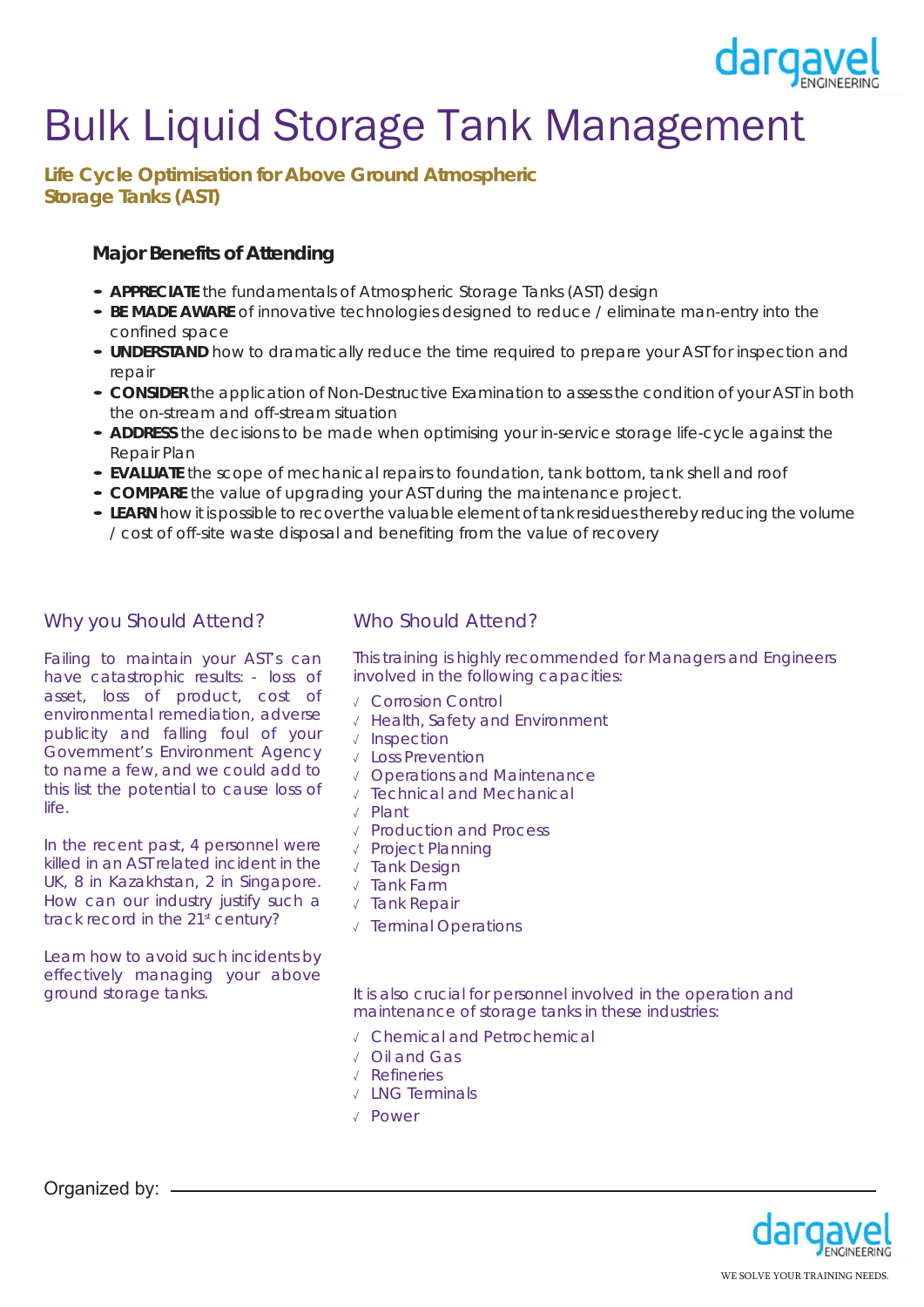# ► Workshop Overview

Our course will commence with a look at the factors influencing the performance and lifecycle of AST's. This will be followed by a work-through of the fundamentals of AST design according to **API 650.** Once our AST is in service, the relevant code switches to **API 653** but we cannot even consider inspection and maintenance before we have cleaned the tank to hot-work condition – current methodology for non-man entry tank desludging along with techniques designed to reduce man-entry will be debated.

The importance of an accurate and comprehensive Inspection cannot be underestimated. The application of NDT to assess Suitability for Service and the creation of a Repair Plan will be illustrated with worked examples.

Finally, tank repairs and upgrades will be considered and their value assessed.

# Outline

# **Day 1**

## **SESSION 1 – FACTORS AFFECTING THE PERFORMANCE OF BULK LIQUID STORAGE TANKS**

- **Dynamic;** loading, mass of product, internal
- pressure, forces, site classifications, stability **Meteorological;** wind loads buckling, precipitation
- **Chemical / Electrical;** volatile vapour emmisions, product contamination, electrical potential – corrosion, earth bonding
- **Geological;** seismic zone factor

# **SESSION 2 – FUNDAMENTALS OF STORAGE TANK DESIGN TO API 650** & **FIRE PROTECTION**

- **Foundations;** sub-surface investigations**,** soil structure, typical foundation types
- **Tank Shell**; materials, plate thickness, reinforcing plates, manholes
- **Tank Floor;** types, materials, sumps, joints, annular or sketch plates
- **Roof Design;** types, materials, joints, corrosion allowances, manholes, venting
- **Sources of Ignition;** human factor, minimising spark genartion, lightening, grounding
- **Fire Protection Technology;** local or remote impoundment, water and foam, fore systems, ring seals

# **SESSION 3 – FREQUENCY OF INSPECTION & NON-INVASIVE CONDITION MONITORING**

- **Techniques for Extending the In-Service Period;**  intelligent observations, on-stream inspections, acoustic emission testing
- **Topographical and Analyytical Surveys;** physical and ultrasonic

## **SESSION 4 – CONFINED SPACE ENTRY & WORKER SAFETY**

- **Operating Instructions;** Conditions
- **Attendant Responsibilities;** Emergency Evacuation and Rescue
- **Entry into confined spaces**; working in hazardous atmospheres, handling hazardous materials are situations encountered by tank cleaning personnel on a regular basis
- **Worker safety;** the Hazards and their Effective Control, UK's C.D.M. Regulations and C.O.S.H.H. (Control of Substances Hazardous to Health), selection of P.P.E. (Personal Protective Equipment), Breathing Apparatus, R.P.E

# **SESSION 5 – THE TANK CLEANING, TANK DESLUDGING WITHOUT MAN ENTRY & GAS-FREEING PROCEDURE**

- **Tank Cleaning and Sludge Disposal;** health and safety and environmental legislation, assessment of technologies and contractors
- **Formulating the Scope of Work;** selecting the contractor, commercially available systems, resuspension Solvent Extraction, remote mechanical methodology
- **Man-Entry;** forced and natural ventilation criteria for man-entry, Explosion Risk and LEL Outline

#### **SESSION 6 - SITE ESTABLISHMENT AND MAN-ENTRY**

- **Number of personnel entering the tank**; should be kept to a minimum
- **Review of Techniques;** minimise the duration
- **Commercially available tank desludging equipment and methodology;** review

#### **Day 1 - CASE STUDIES:**

Tank lining systems - 75 metre diameter crude oil tank, floating roof and 30 metre diameter fuel oil tank, fixed roof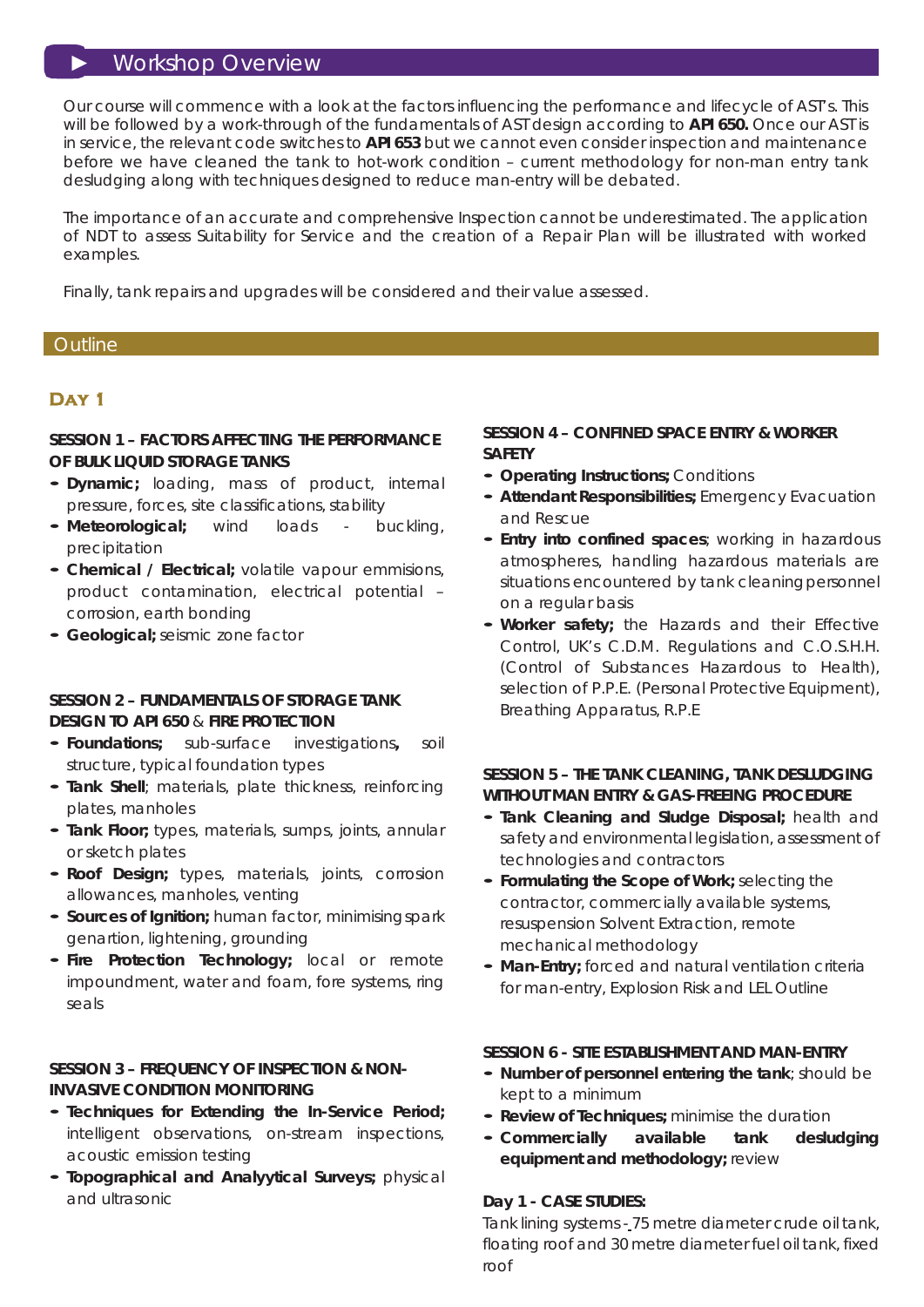# **Day 2**

### **SESSION 7 – DEGREASING, HIGH PRESSURE AND ULTRA HIGH PRESSURE WATER JETTING**

- **Alternative Products;** environmentally acceptable solution, cost, gas free, jetting, removal of residual contaminants
- **Types of removal;** ultra high pressure blasting, gas oil wash, grit-blast

#### **SESSION 8 – SURFACE PREPARATION**

- **Roof Repairs;** ancillary repairs
- **Bottom plate repairs;** welding preparations
- **Tank Jacking**; foundation improvement

## **SESSION 9 – CORROSION MECHANISM & CATHODIC PROTECTION**

- **Corrosion mechanism;** external and internal corrosion
- **Cathodic Protection;** benefits, types and cost
- **Internal floor corrosion;** identification, monitor, monitoring condition, sulphate Reducing Bacteria (S.R.B.)
- **Coatings;** protective materials applied to or bonded to tank surfaces, paint, protective metals (e.g. galvanizing or cadmium plating), adhered plastic or polyolefin materials

#### **SESSION 10 – NON-DESTRUCTIVE TESTING (NDT)**

- **Leak Testing;** welded areas, vacuum box and magnetic particle inspection
- **Ultrasonic Examination;** floor, shell and roof applications, online
- **Magnetic Flux Leakage;** tank floor evaluation, lasers to determine out of verticality, edge settlement, and others

#### **SESSION 11 – SUITABILITY FOR SERVICE; REPAIR OPTIONS & TANK UPGRADES**

- **Tank Roof Evaluation**
- **Tank Shell Evaluation**
- **Tank Bottom Evaluation**
- **Tank Foundation Evaluation**
- **Floor Repairs**
- **Shell Repairs**
- **Secondary Containment Leak Detection**
- **Cathodic Protection upgrades**
- **Lightning Protection upgrades**
- **Fire Systems**

# **SESSION 12 – SLUDGE; DISPOSAL, CONTROL STRATEGY & OPTIMIZING OIL RECOVERY FROM SLUDGE**

- **Disposal Routes;** project cost, local environment, effective routine sludge control, minimisation of time, risks and costs
- **Tank Cleaning;** routine sludge control strategy; effects on internal corrosion
- **Sludge treatment;** traditional methods, equipment for achieveable standards; types of treatment, maximizing oil recovery, effective treatment including advantages of on-site treatment problems, commercially available hydrocarbon recovery, waste processing systems, alternative technology options

**Day 2 - CASE STUDIES: West Africa Oil Refinery Tank Farm, Oil and Fuel (including aviation fuel) above ground storage tanks -** repair evaluations for scoping and preparing ITT proposal BOQ (Bill of Quantities), proposal repair methodology. Technical repair bid evaluations, planning and scheduling the repairs, repair methodologies, contractor mobilisation, repair workforce and supervision.

### **CLOSE OUT**

- Methods and Considered
- Contaminated Grit
- Disposal

#### **program schedule**

| 08:30           | Registration                    |
|-----------------|---------------------------------|
| 09:00           | <b>Morning Session Begins</b>   |
| $10:40 - 11:00$ | Refreshments & Networking Break |
| 12:45           | Luncheon                        |
| 14:00           | Afternoon Session begins        |
| $15:30 - 15:50$ | Refreshments & Networking Break |
| 17:00           | <b>Course Ends</b>              |
|                 |                                 |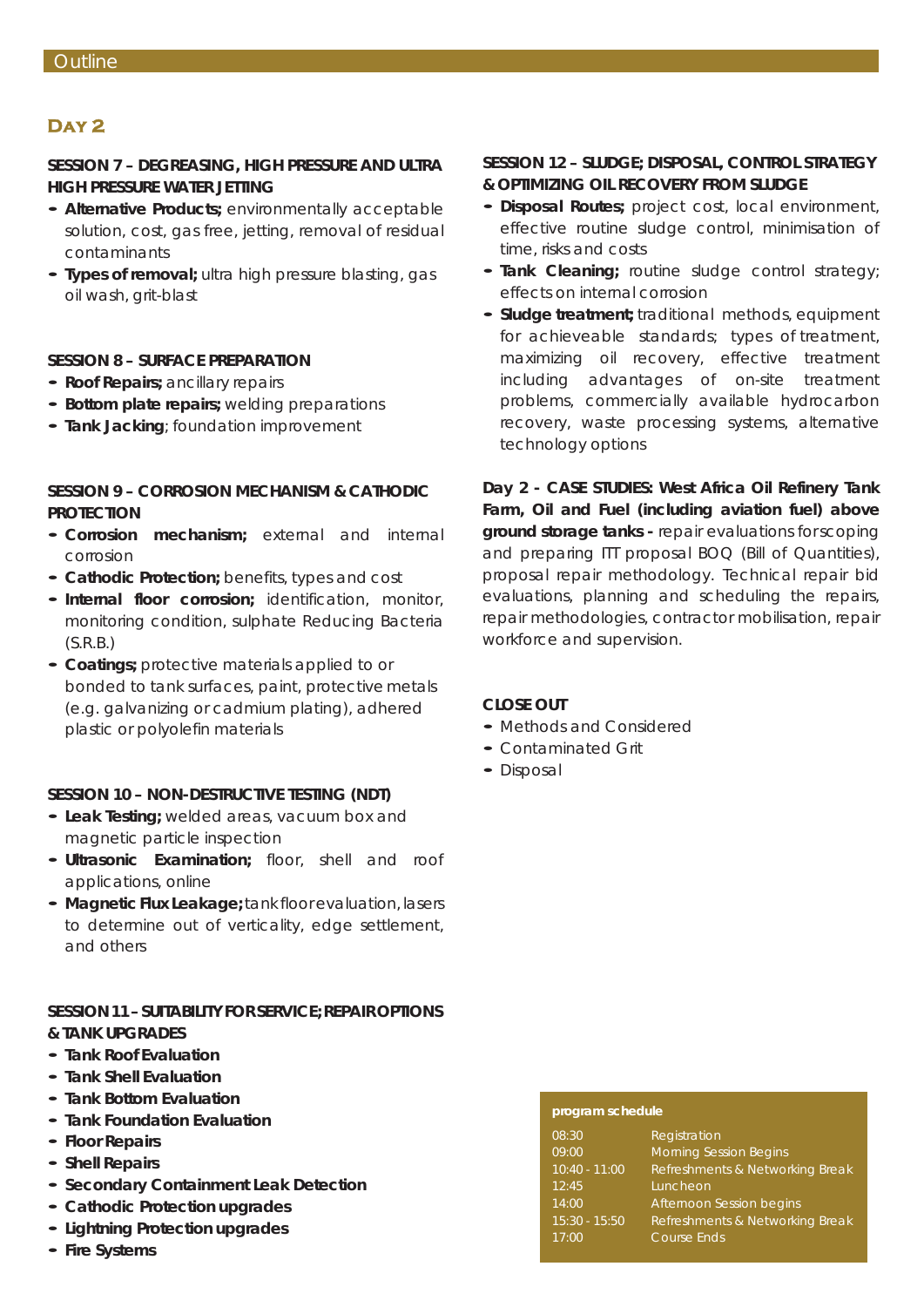

**Robin Dargavel Key Expert – Engineering, Construction and Maintenance Training DARGAVEL ENGINEERING LIMITED**

**Robin Dargavel** is a versatile and highly skilled, BEng (Hons) Degree Qualifi ed Engineer - Project Manager, Senior Facilities Engineer, Chief Surveyor, Consulting Engineer and founder at Dargavel Engineering Ltd. Robin has over 25 years experience in Oil & Gas, Petrochemical, Process and Nuclear Power Generation industries. That experience includes Engineering, Project Management, Independent Expert Witness/ Adviser on Engineering Issues, positions with responsibility for the engineering, design, procurement, construction, commissioning, and start-up of a variety of projects both in the UK and worldwide. In recent years, Robin has been working extensively in Aberdeen, Scotland on North Sea offshore and associated onshore assets as a consulting Senior Facilities Engineer for major oil and gas operators, since returning to the U.K. after twenty years of working overseas for oil companies in mechanical/ process disciplines in Yemen, Kazakhstan, Vietnam, most of West Africa, Libya, Israel, Qatar, U.S.A. (and others). Robin is an active member of an assortment of Engineering Institutes within the U.K.

Experienced in Storage Tank Maintenance and Repairs;

- ✓ HSE Workers Safety
- ✓ Safety Systems
- ✓ Fire protection
- ✓ Floor Tank Bottom Replacement
- ✓ Secondary Containment
- ✓ Fire Fighting Foam Systems
- ✓ Roof Repairs
- ✓ Tank Shell Repairs
- ✓ Man-ways, Shell Nozzles, Vents and Miscellaneous Appurtenances
- ✓ Rolling Ladders & Stair Treads
- ✓ Tank Foundations
- ✓ In-Service Tank Repair
- ✓ Tank Cleaning Methods
- ✓ Corrosion Engineering
- ✓ Condition Monitoring
- ✓ Coatings and Painting
- ✓ Cathodic Protection & Leak Detection
- ✓ Bespoke Repairs
- ✓ Bund Maintainance

#### Industry Sectors Experience:

- ✓ Bulk Liquid Storage Terminals
- ✓ Oil & Gas
- ✓ Fuel Storage and Distribution
- ✓ Chemical & Petrochemical
- ✓ Renewable Energy
- ✓ Environmental
- ✓ Power Generation & Utilities